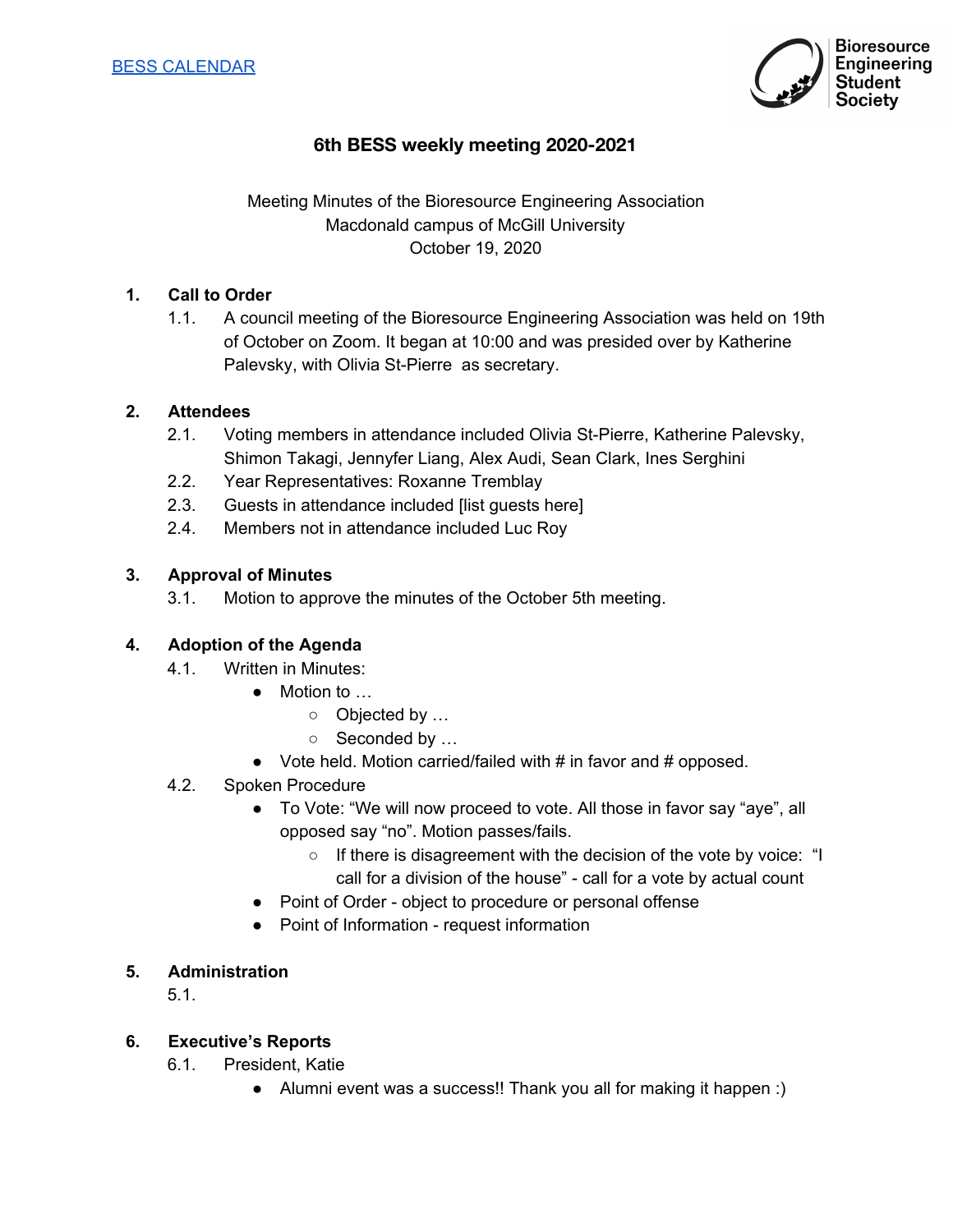

- Open house: October 21st for 2 hours (Alex, Sean, Shimon, Anna, Katie)
- Halloween: Thursday, Oct. 29th collaboration with DHNUS, AESUS, FSA
	- Roxanne, maybe Olivia, maybe Alex
	- Luc? (absent)
- Other events? Well being challenge!
- General Assembly november 18, 2020
- 6.2. VP Finance, Sean
	- Budget on google drive
	- Meeting with Julianna this week
	- Club founding applications soon
- 6.3. VP Academic, Shimon
	- Curriculum changes: meeting with all the profs. Upload on the drive
	- New Profs : Not sure if they are coming this year!
- 6.4. VP External, Ines
	- 200\$ cotisation to the CREIQ (we haven't paid) + Event, total 300\$
	- QEC delegation : no Quebec Engineering competition.
- 6.5. VP Industrial Affairs, Jennyfer
	- Zoom event with career center: help with CV, cover letters, etc.
		- Contact Julie Godin
- 6.6. VP Internal, Luc
	- Tell Luc Halloween is still on
- 6.7. VP University Affairs, Alex
	- Halloween: MCSS will share the event but won't participate in planning.
	- Mac online music concert : On Wednesday night
- 6.8. VP Communications and Services, Olivia
	- Event sharing: If we have no U2 rep Shimon could share events on their group chat!
	- Make sure Anna is informed of what is being said in the meetings.
	- Website:
		- Almost done, only missing Alex and Sean!!!!!!!!!!!!!!!!!!!!!!!!!! Aweille
- 6.9. U1 Rep, Anna
	- Absent